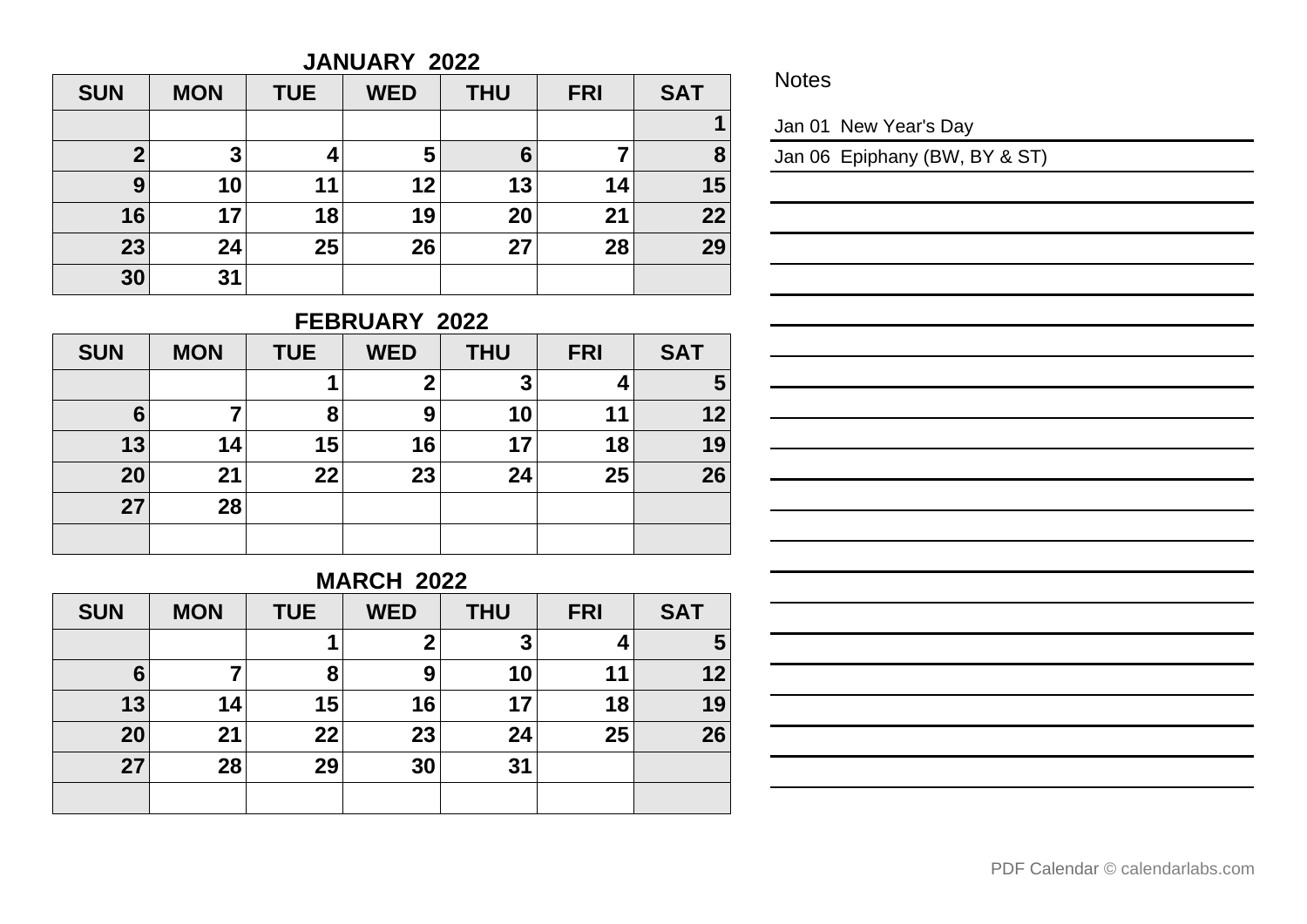## **APRIL 2022**

| <b>SUN</b> | <b>MON</b> | <b>TUE</b> | <b>WED</b> | <b>THU</b> | <b>FRI</b> | <b>SAT</b>   |
|------------|------------|------------|------------|------------|------------|--------------|
|            |            |            |            |            |            | $\mathbf{2}$ |
| 3          | 4          | 5          | 6          |            | 8          | 9            |
| 10         | 11         | 12         | 13         | 14         | 15         | 16           |
| 17         | 18         | 19         | 20         | 21         | 22         | 23           |
| 24         | 25         | 26         | 27         | 28         | 29         | 30           |
|            |            |            |            |            |            |              |

# **MAY 2022**

| <b>SUN</b> | <b>MON</b>  | <b>TUE</b> | <b>WED</b> | <b>THU</b> | <b>FRI</b> | <b>SAT</b> |
|------------|-------------|------------|------------|------------|------------|------------|
|            | $\mathbf 2$ | 3          |            | 5          | 6          |            |
| 8          | 9           | 10         | 11         | 12         | 13         | 14         |
| 15         | 16          | 17         | 18         | 19         | 20         | 21         |
| 22         | 23          | 24         | 25         | 26         | 27         | 28         |
| 29         | 30          | 31         |            |            |            |            |
|            |             |            |            |            |            |            |

# **JUNE 2022**

| <b>SUN</b> | <b>MON</b> | <b>TUE</b> | <b>WED</b> | <b>THU</b>  | <b>FRI</b> | <b>SAT</b> |
|------------|------------|------------|------------|-------------|------------|------------|
|            |            |            |            | $\mathbf 2$ | 3          |            |
| 5          | 6          |            | 8          | 9           | 10         | 11         |
| 12         | 13         | 14         | 15         | 16          | 17         | 18         |
| 19         | 20         | 21         | 22         | 23          | 24         | 25         |
| 26         | 27         | 28         | 29         | 30          |            |            |
|            |            |            |            |             |            |            |

## Notes

| Apr 15 Good Friday    |
|-----------------------|
| Apr 17 Easter Sunday  |
| Apr 18 Easter Monday  |
| May 01 Labor Day      |
| May 26 Ascension Day  |
| Jun 06 Whit Monday    |
| Jun 16 Corpus Christi |
|                       |
|                       |
|                       |
|                       |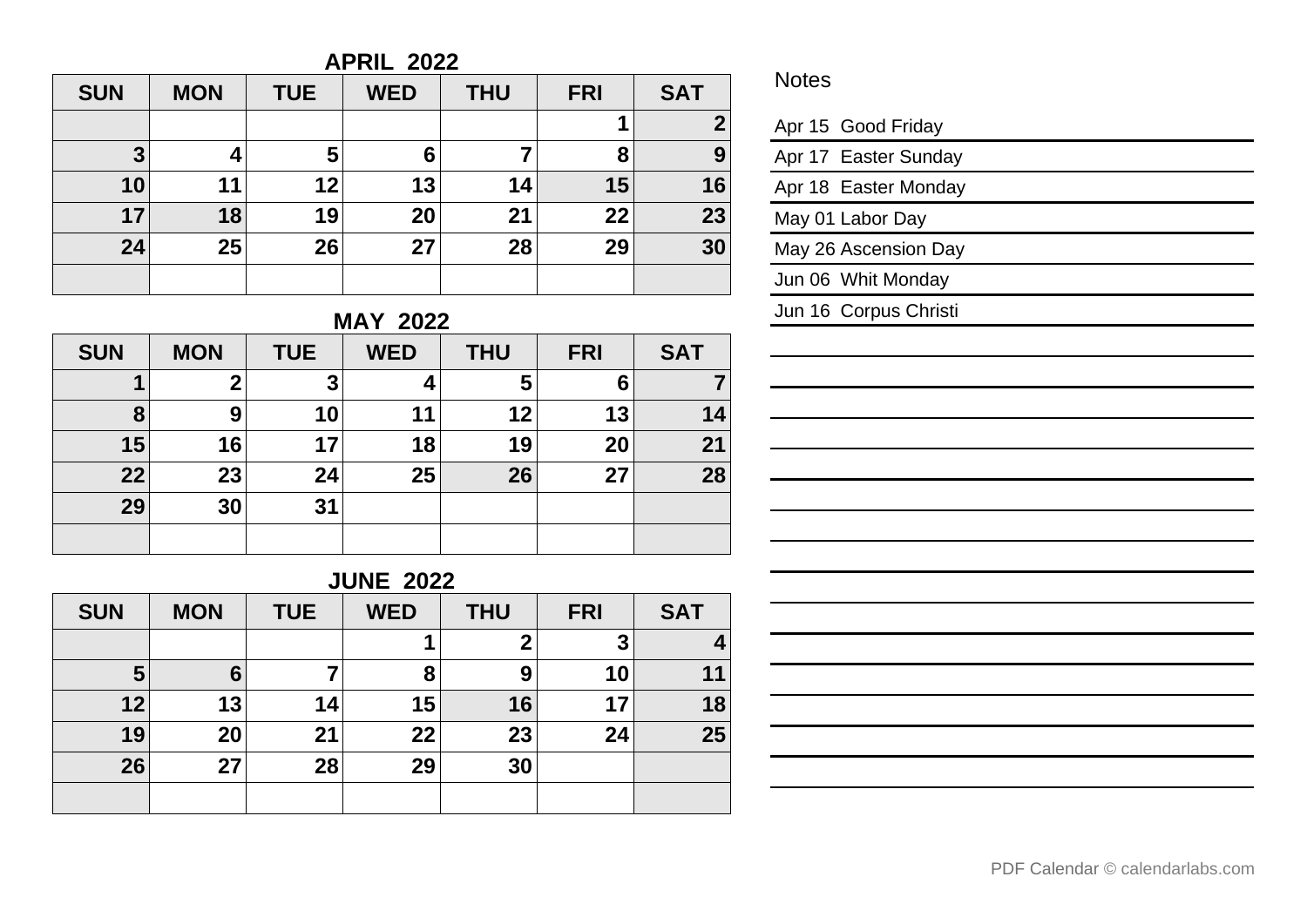**JULY 2022**

| <b>SUN</b> | <b>MON</b> | <b>TUE</b> | <b>WED</b> | <b>THU</b> | <b>FRI</b> | <b>SAT</b> |
|------------|------------|------------|------------|------------|------------|------------|
|            |            |            |            |            |            | ◠          |
| 3          | 4          | 5          | 6          |            | 8          | 9          |
| 10         | 11         | 12         | 13         | 14         | 15         | 16         |
| 17         | 18         | 19         | 20         | 21         | 22         | 23         |
| 24         | 25         | 26         | 27         | 28         | 29         | 30         |
| 31         |            |            |            |            |            |            |

**Notes** 

Aug 15 Assumption Day

# **AUGUST 2022**

| <b>SUN</b> | <b>MON</b> | <b>TUE</b> | <b>WED</b> | <b>THU</b> | <b>FRI</b> | <b>SAT</b> |
|------------|------------|------------|------------|------------|------------|------------|
|            | 1          |            | 3          |            | 5          | 6          |
|            | 8          | 9          | 10         | 11         | 12         | 13         |
| 14         | 15         | 16         | 17         | 18         | 19         | 20         |
| 21         | 22         | 23         | 24         | 25         | 26         | 27         |
| 28         | 29         | 30         | 31         |            |            |            |
|            |            |            |            |            |            |            |

# **SEPTEMBER 2022**

| <b>SUN</b> | <b>MON</b> | <b>TUE</b> | <b>WED</b> | <b>THU</b> | <b>FRI</b> | <b>SAT</b> |
|------------|------------|------------|------------|------------|------------|------------|
|            |            |            |            |            |            | 3          |
| 4          | 5          | 6          |            | 8          | 9          | 10         |
| 11         | 12         | 13         | 14         | 15         | 16         | 17         |
| 18         | 19         | 20         | 21         | 22         | 23         | 24         |
| 25         | 26         | 27         | 28         | 29         | 30         |            |
|            |            |            |            |            |            |            |

|  | PDF Calendar © calendarlabs.com |
|--|---------------------------------|
|--|---------------------------------|